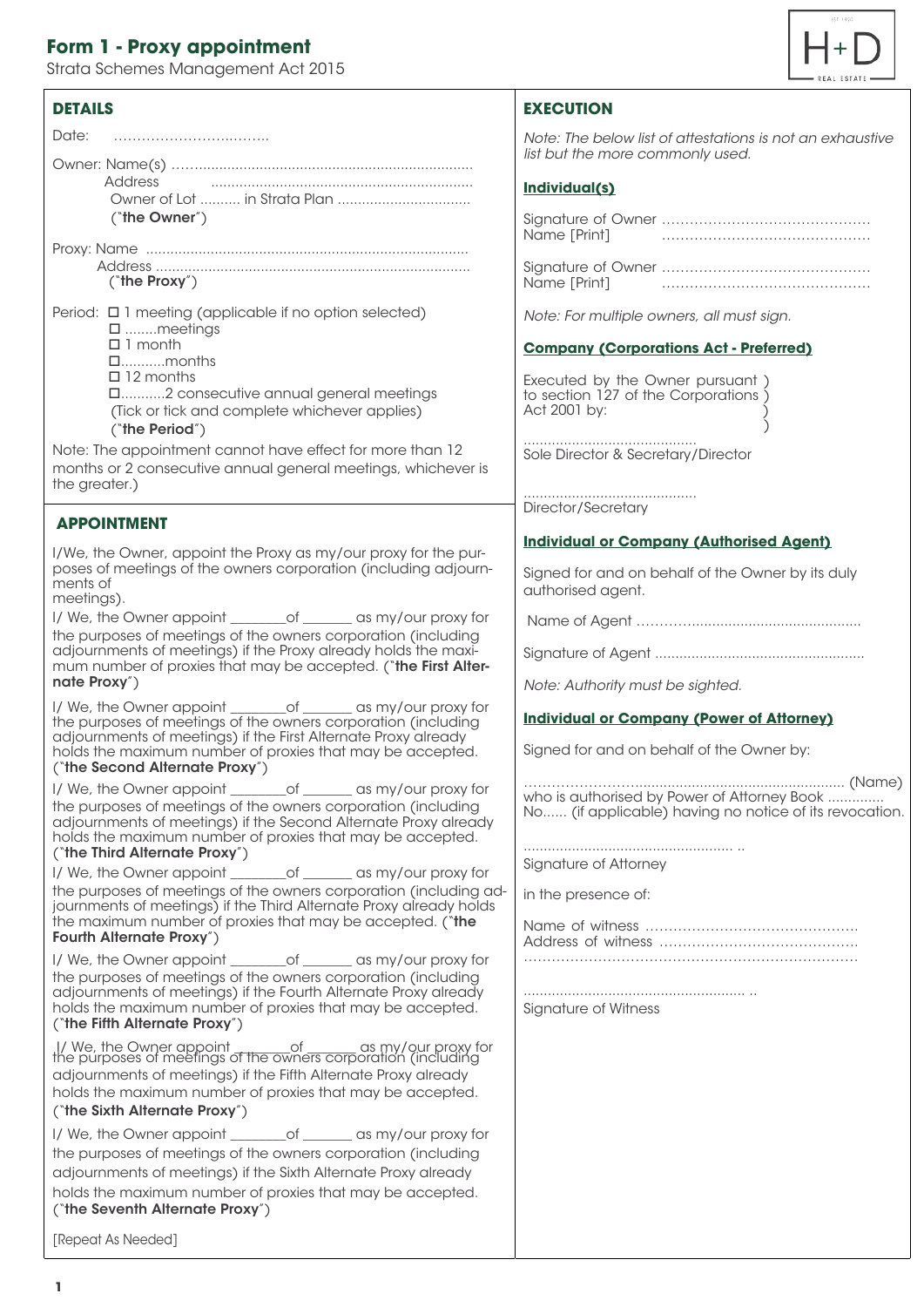# **Form 1 - Proxy appointment**

Strata Schemes Management Act 2015



 $\frac{1}{2}$ 

| <b>AUTHORISATION</b>                                                                                                                                                                                          |                          |
|---------------------------------------------------------------------------------------------------------------------------------------------------------------------------------------------------------------|--------------------------|
| [Tick and complete whichever applies below]:                                                                                                                                                                  | <b>OWNER TO INITIAL:</b> |
| $\Box$ 1. This form authorises the proxy to vote on my/our behalf on<br>all matters.                                                                                                                          | DATE:                    |
| <b>OR</b>                                                                                                                                                                                                     |                          |
| $\Box$ 2. This form authorises the proxy to vote on my/our behalf on<br>the following matters only:                                                                                                           |                          |
| [Specify the matters and any limitations on the manner in<br>which you want the proxy to vote.]                                                                                                               |                          |
|                                                                                                                                                                                                               |                          |
| □ 3. If a vote is taken on whether (the strata managing agent)<br>should be appointed or remain in office or whether another<br>managing agent is to be appointed, I/we want the proxy<br>to vote as follows: |                          |
|                                                                                                                                                                                                               |                          |
| I understand that, if the proxy already holds more than the per-<br>mitted number of proxies, the proxy will not be permitted to vote<br>on my/our behalf on any matters.                                     |                          |
|                                                                                                                                                                                                               |                          |

J.